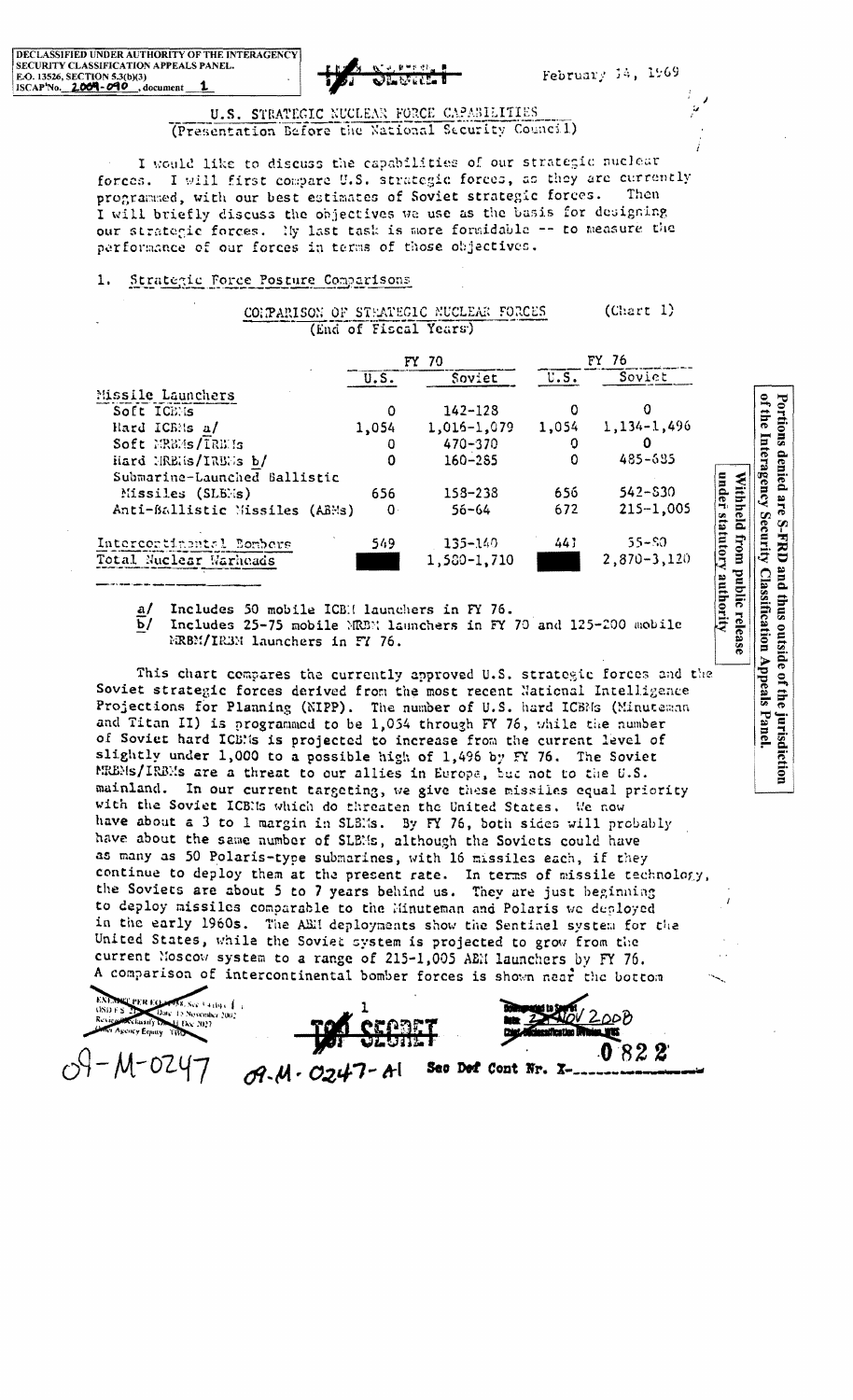

of the chart. The Soviets also have a large number of medium bombers which are not shown because our intelligence indicates that it is most unlikely they would be used against the United States. Finally, the chart shows the total numbers of nuclear warheads for both countries.

While the number of U.S. offensive missiles is not programmed to change during the time period shown in the chart, we are improving the capability of our strategic forces by introducing Minuteman IIIs and converting Polaris submarines to carry the Poseidon missile. These new missiles will carry Multible Independently-targetable Re-entry Vehicles (MIRVs) -- three on Hinnteman and up to 14 on Poseidon. We are also deploying new attack missiles for our bombers. We have made these improvements primarily to give us high confidence of being able to penetrate any ABM system the Soviets might deploy in the 1970s.

These improvements in capability are not reflected in the numerical comparisons shown in the chart. Thus, a better comparison of U.S./Soviet strategic offensive forces can be made by examining the loadings that are carried by missiles and bombers. As the next chart shows, the United States has and will continue to have more warkeads than the Soviet Union. In terms of equivalent megatons (a commonly used index of comparison) the two forces will be about equal in FY 76. The Soviets have a larger total missile payload as a result of their deployment of large booster missiles such as the SS-9. During the past six months, the Soviets conducted a series of tests of the SS-9s, each carrying three Re-entry Vehicles (RVs). We have no evidence that they have developed the capability to target the RVs to widely separated targets, as we can with Poseidon and Ninuteman. If their program is aimed at a MIRV system, however, they could achieve an Initial Operational Capability (IOC) for a primitive system effective only against soft targets by FY 70 and a more accurate system effective against Ninuteman silos by FY 72. The force loadings shown reflect a MIRV capability for the Soviets as well as for our programmed forces.

|                              | (End of Fiscal Years) |                 |       |                 |  |
|------------------------------|-----------------------|-----------------|-------|-----------------|--|
|                              |                       | FY 70           | FY 76 |                 |  |
|                              | U.S.                  | Soviet          | U.S.  | Soviet          |  |
| Total On-Line Force          |                       |                 |       |                 |  |
| Warneads                     |                       | 1,580-1,710     |       | $2,870 - 3,120$ |  |
| Equivalent Megatons          |                       | $2,920 - 3,010$ |       | $3,650 - 4,020$ |  |
| Missile Payload (Kilopounds) |                       | $5,060 - 5,360$ |       | $7,230 - 8,440$ |  |
| Alert Force                  |                       |                 |       |                 |  |
| Warheads                     |                       | $900 - 970$     |       | $2,110-2,190$   |  |
| Equivalent Megatons          |                       | 1,690-1,740     |       | 2,630-2,790     |  |
| Missile Payload (Kilopounds) |                       | $3,470 - 3,630$ |       | $5,470 - 6,350$ |  |

COMPARISON OF U.S. AND SOVIET FORCE LOADINGS

These comparisons, while descriptive, do not tell us how well our strategic nuclear forces can meet their objectives.

Withheld from public release under statutory authority

 $(Chapter 2)$ 



Portions denied are S-FRD and thus outside of the jurisdiction of the Interagency Security Classification Appeals Panel.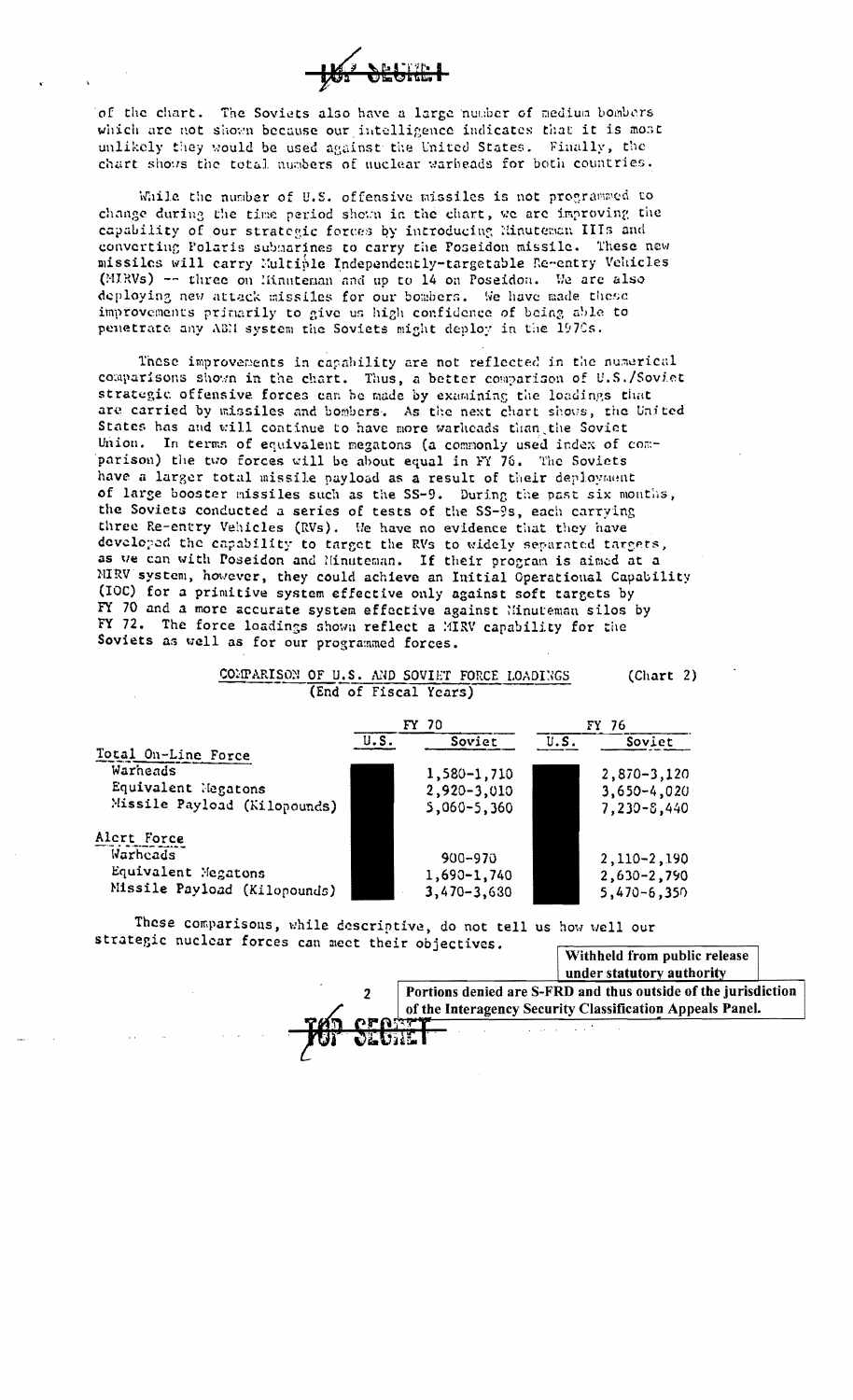

### 2. Strategic Objectives

The basis objectives of our strategic forces are to deter nuclear war and, in case a war does start, to achieve the best possible outcome. This is generally thought to be that outcome which would result in the fewest U.S. deaths. I believe there is general agreement within the Department of Defense with this statement of our general objectives. On this basis, I will now assess the capability of our strategic forces to meet these objectives.

### 3. Evaluation of U.S. Strategic Force Capabilities

Central to our ability to deter a general nuclear war with the Soviet Union is our capability to destroy a large part of the Soviet population and industrial base in retaliation to a Soviet attack. In effect, we are able to hold these Soviet resources hostage in order to deter Soviet aggression against ourselves and our allies. The next chart shows our retaliatory capability under various assumptions about the availability of our strategic forces.

#### (Chart 3) U.S. RETALIATORY CAPABILITY AGAINST THE HIGH MIPP SOVIET THREAT (Percent of the Soviet People Killed; End Fiscal Years)

| U.S. Forces Available    | FY 70 | FY 73 | FY 76 |  |
|--------------------------|-------|-------|-------|--|
| Programmed Force         | 43%   | 45%   | 442   |  |
| Land-Based Missiles Only | 39    | 38    | 34    |  |
| SLB: is Only             | 30    | 36    | 30    |  |
| Bombers Only             | 29    |       |       |  |

In calculating the U.S. retaliatory capability, we assume the following: (1) the Soviets make a surprise attack with all of their available missiles on our strategic forces, which are in a day-to-day alert posture; (2) the Soviets use all of their strategic offensive forces in a first strike, except for their bombers, which they keep to threaten our cities; and (3) the United States retaliates with its surviving missiles and bombers in an attack against Soviet cities. We then calculate the level of deaths (as a percentage of the total Soviet population) that we can inflict in retaliation from blast effects alone. The capability to kill 30% of the Soviet people would correspond to the destruction of the 190 largest Soviet cities and at least 60% of the Soviet industrial capacity. The capability to cause this much damage -under these conservative circumstances -- corresponds to the capability to destroy the 500 largest Soviet cities in more likely cases if we want to do so.

Our currently programmed force has the capability to kill over 40% of the Soviet people in retaliation against the high NIPP threat through FY 76. Noreover, each component of our force (ICEN's, SLEN's, and bombers) has a substantial capability individually. Thus, even if the Soviets threaten the viability of one of our force components, the remaining two components give us adequate insurance against a Soviet nuclear attack.

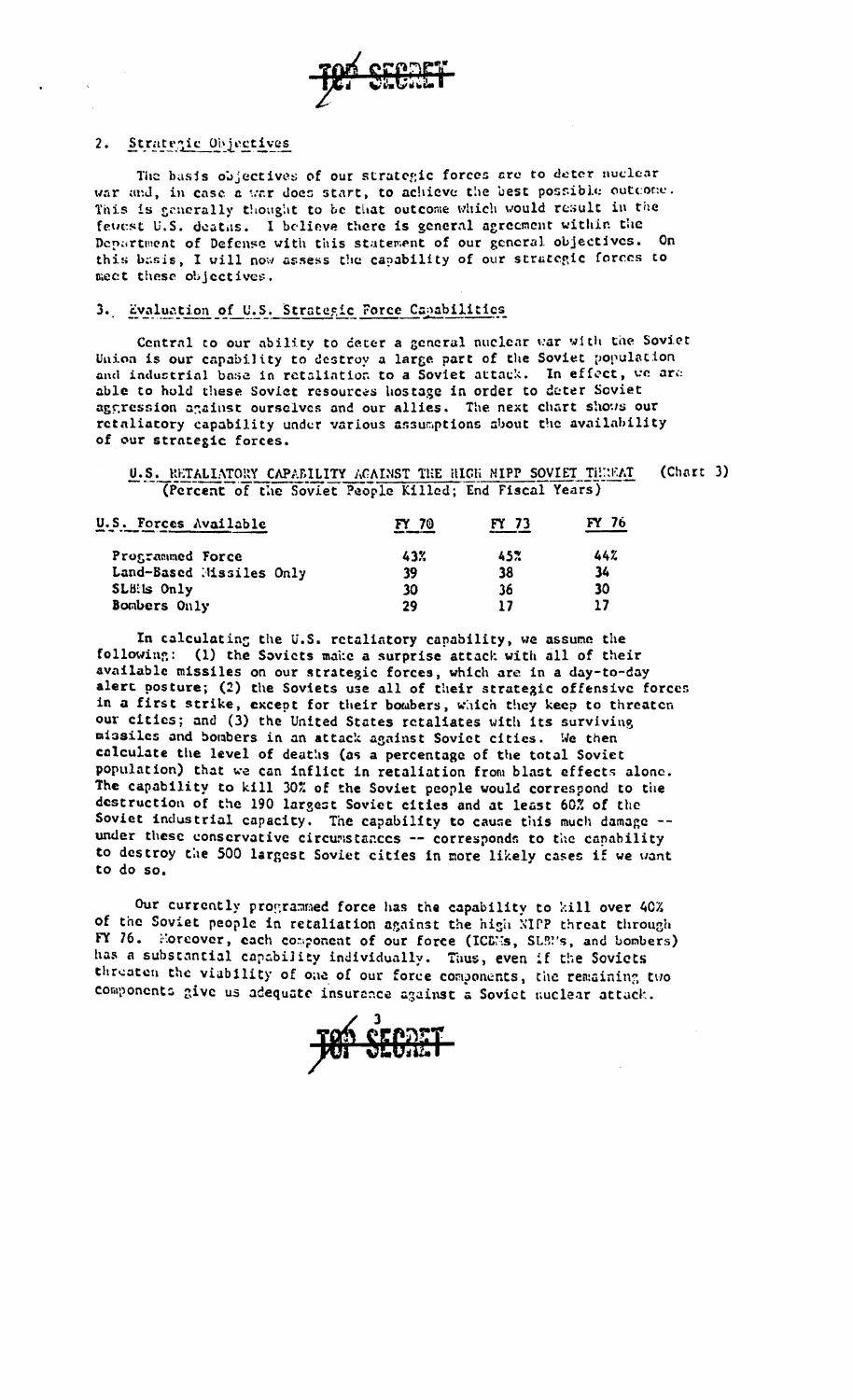

I would now like to consider the cutcome of a U.S./Soviet nuclear war (if one should start) in terms of relative numbers of deaths. A large imbalance in favor of the Soviets could adversely affect our deterrent. As shown in the following chart, however, there is not a great difference in the number of people each side could kill; the relative belance depends upon the circumstances under which the war starts. In an actual nuclear exchange, the relative number of deaths would also depend upon the war plan selected by each side.

|              |                 | DEATHS (IN HILLIONS) IN A NUCLEAR WAR                  |     | $(C.\arct 4)$             |
|--------------|-----------------|--------------------------------------------------------|-----|---------------------------|
|              |                 | (U.S. Programmed Force vs the High EIPP Soviet Threat) |     |                           |
|              |                 | Soviets Strike First;                                  |     | U.S. Strikes Pirst;       |
|              | U.S. Retaliates |                                                        |     | Soviets Retaliate         |
|              |                 | U.S. beaths Soviet Deaths                              |     | U.S. Deaths Soviet Deaths |
| FY 62        | 60              | 120                                                    | 60  | 120                       |
| <b>FY 70</b> | 100             | 120                                                    | 110 | 100                       |
| <b>FY 76</b> | 100             | 120                                                    | 110 | 100                       |

The major actions we could take in an attempt to reduce the number of U.S. deaths (or to limit damage) are: (1) make a counterforce attack against the Soviet retaliatory forces with our offensive forces, (2) actively defend against Soviet air and missile attacks, and (3) take civil defense measures. From the Soviet viewpoint, these actions would have the effect of reducing their retaliatory capability. They would then have the option to react to our damage-limiting capabilities, just as we can react to any threats to our deterrent. The logical Soviet response to a largescale U.S. damage-limiting effort would be to increase the capability of their offensive forces. It can be argued that a continuing escalation of opposing forces would place greater financial burdens on the Soviet Union than on the United States. However, it is hard to estimate the extent to which the Soviets would sacrifice in order to maintain their own retaliatory capability. (Backup charts are available on damage limiting against the Soviet Union and Red China.)

### 4. Conclusion

In closing, let me say that there are some fundamental questions that will be reviewed carefully in the next few months. Some of the issues which come to mind are the required level of, and confidence in, our retaliatory capability; the extent to which we can limit damage to the United States in the event of a nuclear war; and the reactions between U.S. and Soviet deployments of strategic forces.

I believe we now have and can maintain a strong retaliatory capability through the mid-70s. Our ability to limit damage to the United States depends to a large extent on Soviet reactions and resolve. As long as both nations are determined to maintain a large retaliatory capability, neither side can count on gaining an advantage (in terms of the relative number of deaths) by attacking first.

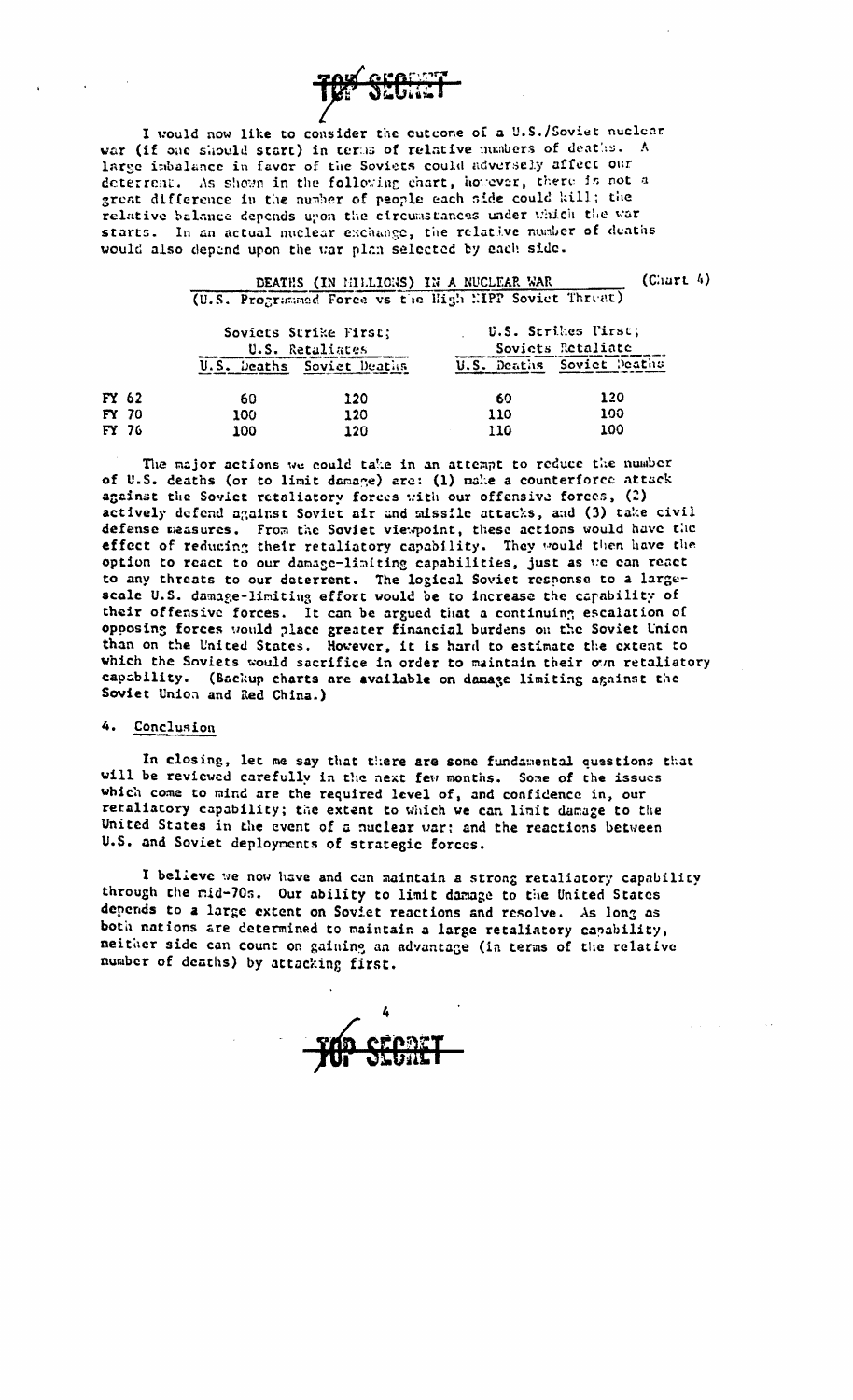

Finally, although I have not discussed it today, our analysis of the proposed U.S. strategic arms control agreement shows that it would<br>have a small but positive effect on our retaliatory capability. Even if the<br>Soviets should try to cheat on the agreement, we could still maintain our<br>r

 $\mathcal{C}_{\mathbf{z}}$ 

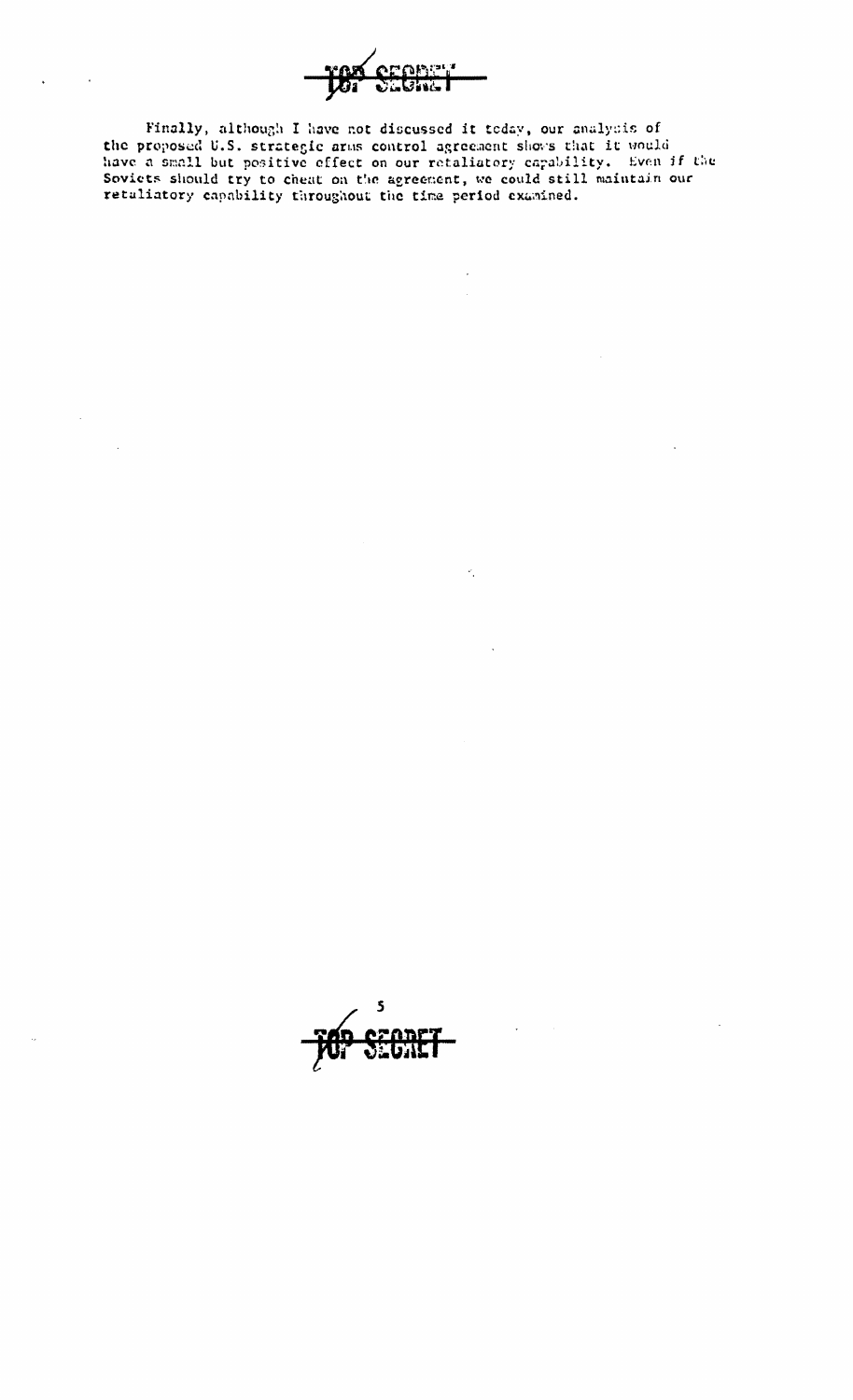

#### Appendix

# AMALYSIS OF THE U.S. PROPOSAL FOR LIMITIMO STRATEGIC MISSILES

We have just completed an updated analysis of the U.S. arms control proposal which was prepared last summer. This update was necessary because there have been changes in our projections of the Soviet threat (primarily a two-year delay in the Soviet AEM program) and some changes to our oun strategic program since that the. I will briefly discuss the effect of the proposed agreement on our retaliatory capability. I will also consider the effects of cheating by the Soviets.

The proposed arms control agreement would fix for both sides the level of offensive missile launchers (ICS. is, IREIs/13021s, and SLDMs) at the number in operation or under construction at the time of the agreement (we used September 1, 1969 in our analysis). (A backup chart on force levels under the proposed agreement is available). The number of ABT launchers would be fixed at a yet unspecified level, but we believe the upper limit should be about 1,000 launchers. Nobile ICSNs and mobile ABMs would be banned. The agreement would not apply to bombers, air defenses, MIRVs, Anti-Submarine Warfare (ASW) forces, civil defense, or research and development.

In our analysis, we assumed that the number of ABC launchers on both sides would be fixed at 670 (Sentinel level). The next two charts show the more important results of our analysis.

| U.S. RETALIATORY CAPABILITY a/<br>(Percent of the Soviet People Killed) |                 |       | (Chapter 5) |        |
|-------------------------------------------------------------------------|-----------------|-------|-------------|--------|
| No Asreement                                                            | $\mathbf{N}$ 70 | FY 72 | FY 74       | FY 76  |
| (U.S. Programmed Forces vs. High<br><b>NIPP</b> Soviet Force)           | 432             | 442   | 44%         | $41\%$ |
| Mith An Agreement<br>(U.S. Limited vs. Soviet Limited)                  | 44%             | 442   | 44%         | 432    |

a/ Assumes that our missile penetration aids do not work.

This chart shows our retaliatory capability, in terms of the percentage of Soviet people killed, with and without an arms coatrol agreement. We can do slightly better with an agreement than without one. This is because the agreement would limit the deployment of Soviet offensive, and most importantly, of Soviet defensive missiles below the levels projected in the absence of an agreement.

Fears will inevitably arise that the Soviets can make the United States vulnerable to attack by secretly improving their offensive and defensive forces. However, they could try to surprise us by taking the

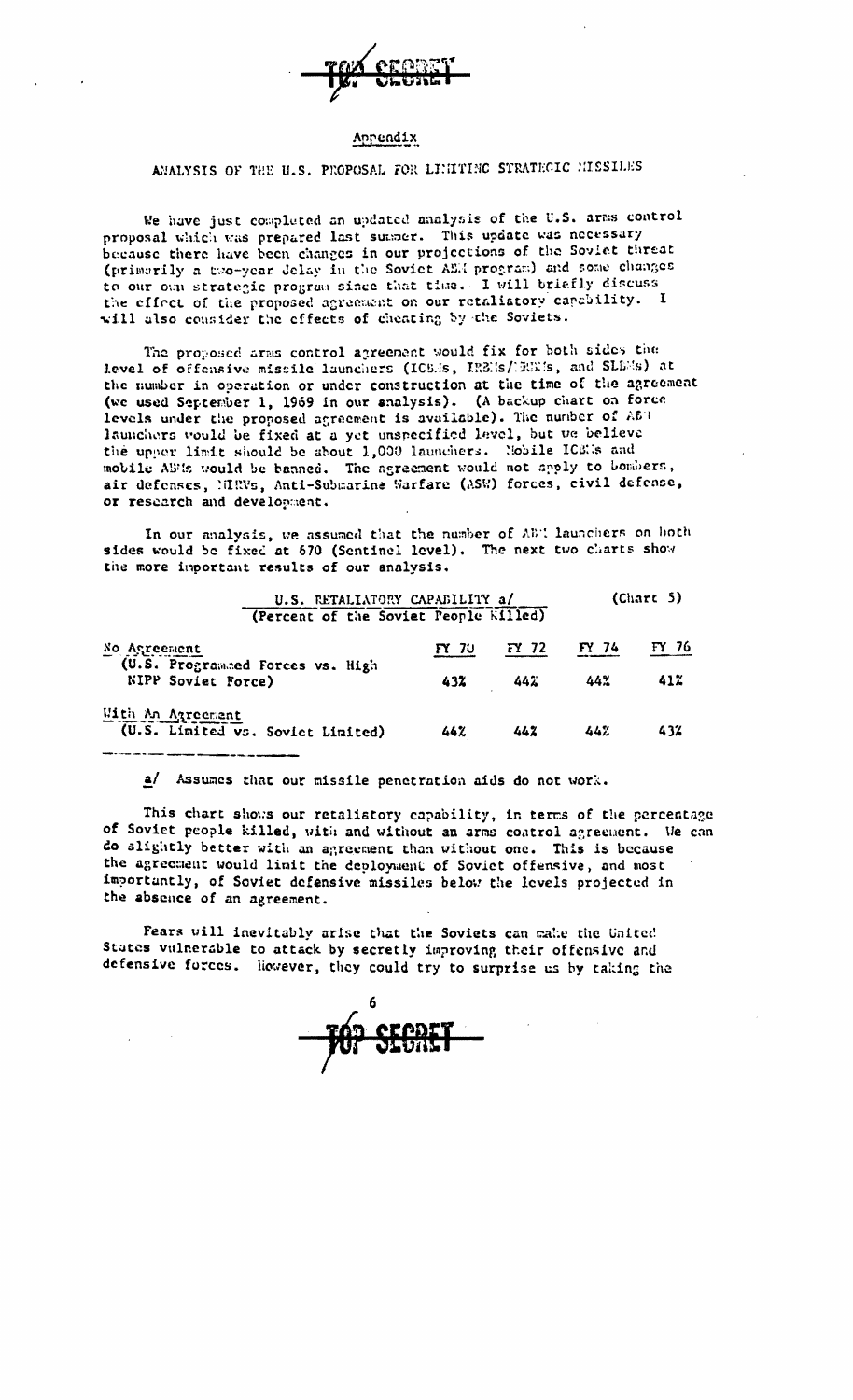

same steps in the absence of an agreement. Our analysis considered cases where the Soviets cheat by secretly deploying ICBEs and where they cheat by deploying AE/s in excess of the agreed levels.

> $(Chapter 6)$ U.S. RETALIATORY CAPABILITY IF THE SOVILTS CHEAT of (Percent of the Soviet People killed)

| Soviets Cheat by Secretly Deploying 500                     |    |                      | FY 72 FY 74 | FY 76 |
|-------------------------------------------------------------|----|----------------------|-------------|-------|
| Nobile ICEIS                                                |    |                      |             |       |
| No U.S. Response                                            |    | $44\%$ $44\%$ $44\%$ |             | 43%   |
| Soviets Cheat by Deploying ASMs at a                        |    |                      |             |       |
| Creater-Than-Expected Rate                                  |    |                      |             |       |
| No U.S. Response                                            | 44 | 43                   | 41          | 38    |
| U.S. Puts 14 1K-3s on Poscidon and<br>Defends Minuteman III | 44 | 43                   | 43          | 42    |
|                                                             |    |                      |             |       |

a/ Assumes that U.S. penetration aids do not work.

In the first situation, we have assumed that the Soviets would be able to deploy 500 ICBEs undetected and that we would make no response. They could try to do this secretly by building land-nobile systems, deploying more submarines, or converting IRBM/NRBM silos to ICBMs. A special intelligence estimate concludes that we would be able to detect such actions before more than 100 to 200 missiles were so deployed. Even if we did nothing, however, we could kill 43% of the Soviet people in retaliation through FY 76. This is because much of our missile deterrent force is relatively invulnerable to a Soviet first strike.

On the other hand, all of our missiles are subject to attrition by a Soviet AEN system. For this reason, we have examined in considerable detail the effect of Soviet cheating in AEIs on our retaliatory capability. For this case, we assumed that the Soviets would make a conscious decision to cheat beginning in Ff 70 and would deploy ABM interceptors at a rate higher than that shown in any intelligence estimate. We nade very conservative assumptions about the effectiveness of the Soviet AGM interceptors; that is, assuming our penetration aids did not work, each reliable Soviet interceptor would be able to kill one of our RVs. Thus, we would have to use the tactic of "exhaustion" to overwhelm the Soviet ABM defense. In the expected situation, a Soviet ABM system -- especially one deployed secretly --vould be much less effective, and there are less costly techniques than exhaustion to negate it.

The large, secret Soviet ABM deployment included in our assumptions covers such cases as the conversion of the Tallinn (SA-5) -- or any other Surface-to-Air Missile (SAM) system -- to an ABM or the deployment of mobile ABMs. A special intelligence analysis has concluded that a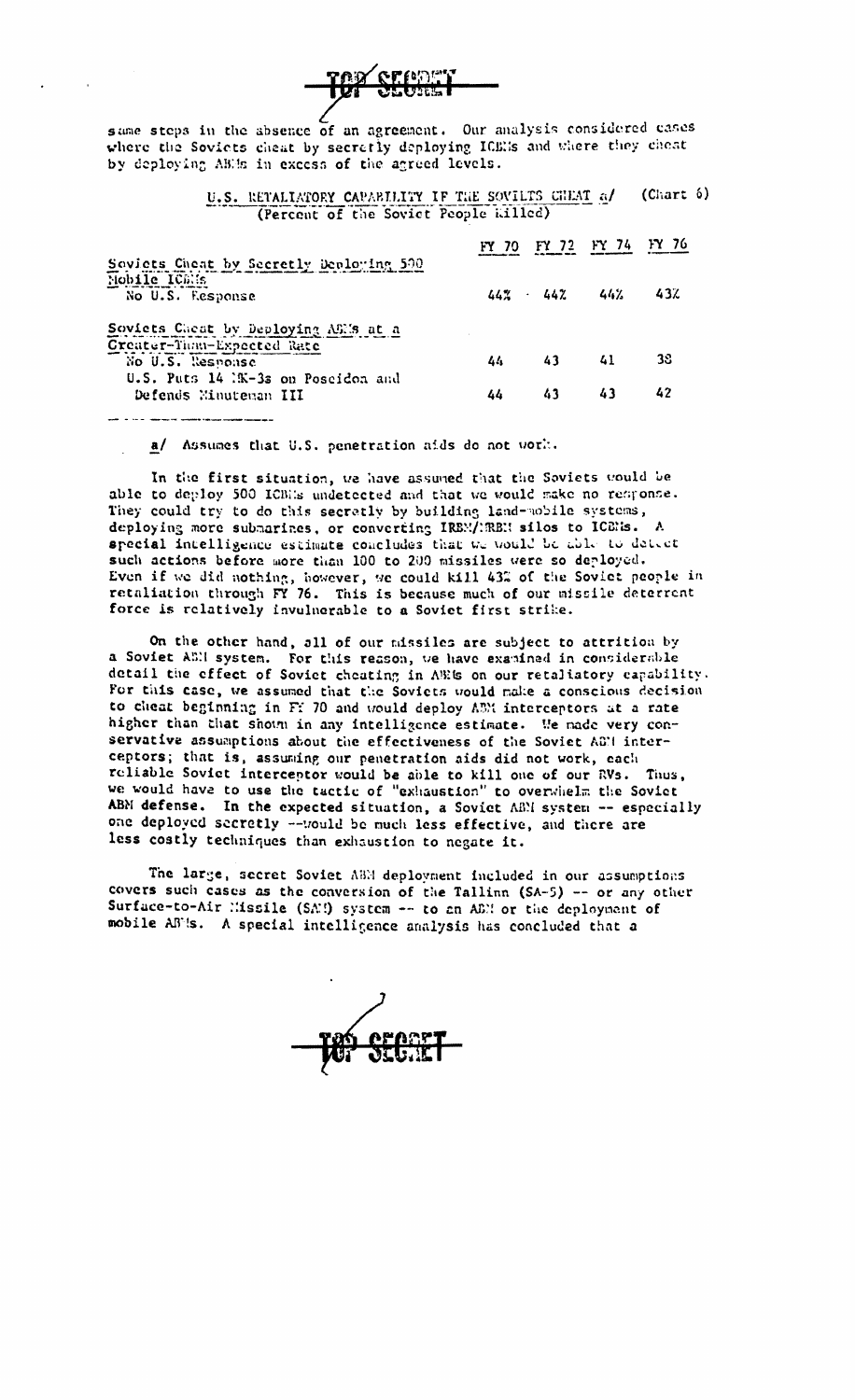

converted Tallinn system would not be a very effective ABM system since we could defeat it by killing the three or four associated long-range radars and by attacking the Tallinn sites themselves with missiles (against which they have no self-defense capability). Any attempt to improve the system by deploying new radars would be easily detected by our unilateral means.

Nevertheless, even if we make very conservative assumptions about the size and effectiveness of the Soviet ABM system, we will still be able to kill over 35% of the Soviet people in retaliation through FY 76. If we wanted to increase that percentage, we could do so by exercising options. For example, we could increase the number of RVs on Possidon to 14 and defend the Hinuteman III force. This would enable us to kill 42% of the Soviet people in retaliation in FY 76. In addition, we have many other options that we could exercise within the terms of the agreement (for example, increasing the bomber alert rate, placing more penetration aids on bombers and Poscidon, and converting all Minuteman to Minuteman IIIs).

For our next set of calculations, we assumed the role of a Soviet planuer in order to see how the Soviets might view their deterrent under an arms control agreement. It is unlikely that the Soviets would make exactly the same calculations that we do. However, if they made the same conservative assumptions that we do in analyzing our own strategic nuclear capability. they could very well conclude that their deterrent is marginal. In order to improve their retaliatory capability, the Soviets might want to ban MIRVs and Hait AE1s to low levels. The next chart shows the results of the calculations a Soviet planner might make in evaluating the Soviet retaliatory capability under conservative assumptions.

| SOVIET RETALIATORY CAPABILITY a/<br>(Percent of U.S. People Killed) |       | (Chapter 7) |
|---------------------------------------------------------------------|-------|-------------|
|                                                                     | FY 74 | FY 76       |
| Proposed Agreement                                                  | 142.  | - 4%        |
| Alternative Agreements<br>Limit ABlis to 100 on Both Sides          | 30    | 30          |
| Limit ABils to 100 on Both Sides and Ban MIRVs                      | 40    | 42          |
| Soviet Actions in Violation of the Proposed Agreement               |       |             |
| Add 14 SSEN's (Parity in SLEES)                                     | 19    | 4           |
| Add 500 Nobile ICBNs                                                | 31    | 25          |

a/ The Soviets assume that their missile penetration aids do not work.